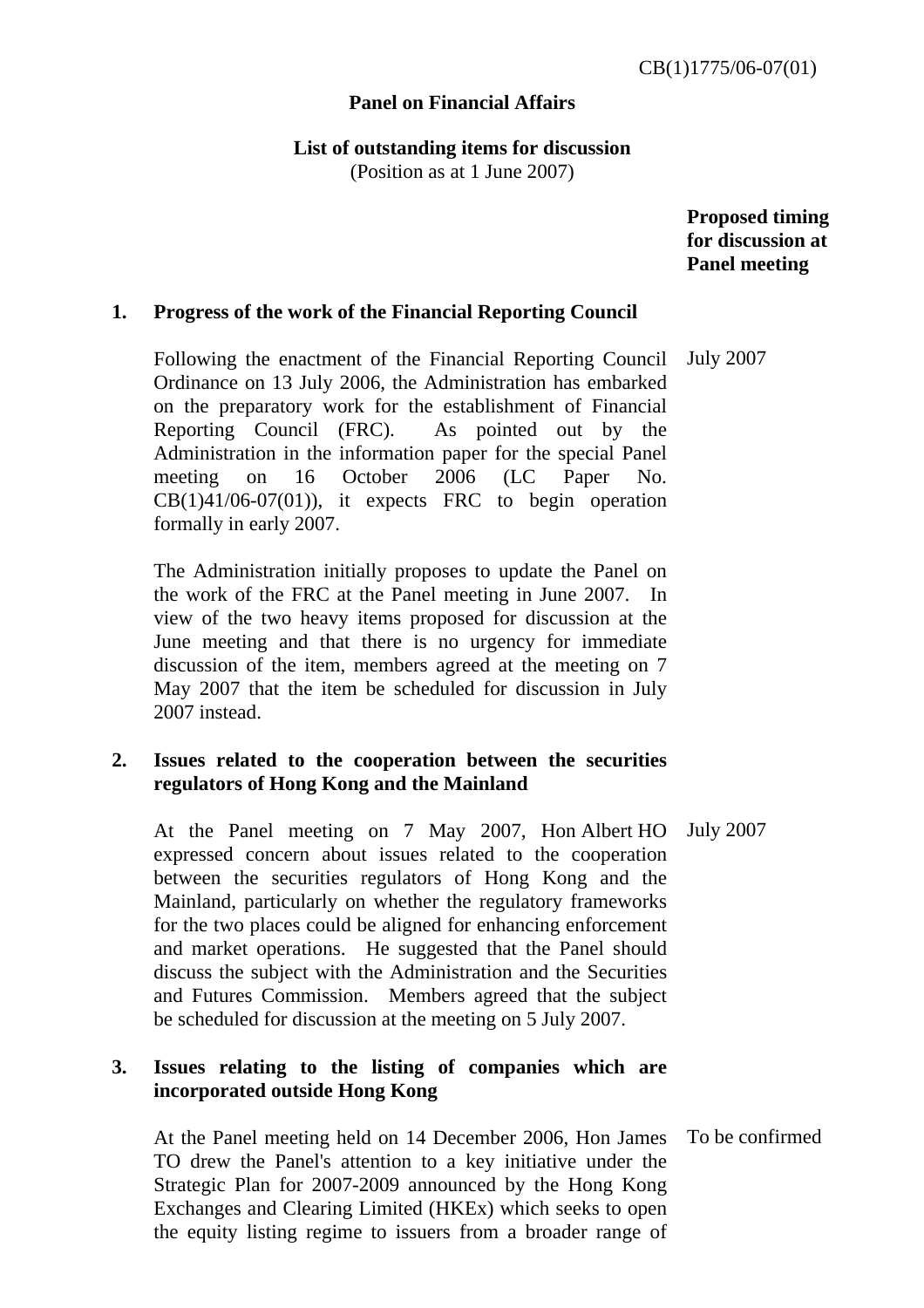overseas jurisdictions than at present. Mr TO had also referred to recent press report about the Memorandum of Understanding between HKEx and Kazakhstan regarding possible listing arrangements for Kazakhstan enterprises in Hong Kong. The Panel agreed with Hon James TO's suggestion to invited the Administration/HKEx to provide more information on the proposal for opening the equity listing regime, and if practicable, to brief members on the subject at the next regular meeting on 5 January 2007.

 In the Administration's reply dated 22 December 2006(LC Paper No.  $CB(1)589/06-07(02)$ , it advised that the proposal was still under consideration by HKEx and SFC and that it would be premature to discuss the proposal at the Panel meeting on 5 January 2007. HKEx will nevertheless provide a paper for members' information in the first quarter of 2007.

 The joint press release on "Joint policy statement regarding the listing of overseas companies" published by HKEx and SFC on 7 March 2007 was issued to members vide LC Paper No. CB(1)1101/06-07 (01) on 8 March 2007. The information paper provided by HKEx to the Panel was also issued to members on 29 March 2007 (LC Paper No. CB(1)1270/06-07(01).

## **4. Conflict of interest issue involved in and after the listing of The Link Real Estate Investment Trust (The Link REIT)**

 The Panel discussed the above subject at its meetings on 14 December 2005 and 3 April 2006. On both occasions, Mr Paul CHENG, Chairman of the Board of Directors of The Link Management Limited (The Link), indicated in his written reply that due to other commitments, he was unable to attend the meeting.

 The Panel agreed on 3 July 2006 that Mr Paul CHENG and the Administration should be invited again to a meeting of the Panel to discuss the relevant issues to ascertain whether conflict of interests were involved in Mr Paul CHENG's two roles, i.e. the Chairman of the Board of Directors of The Link as well as a Senior Advisor to Deutsche Bank. Mr CHENG indicated in his written response dated 31 August 2006 that since he had already provided detailed answers, he did not feel that his attendance to be necessary, and that he was declining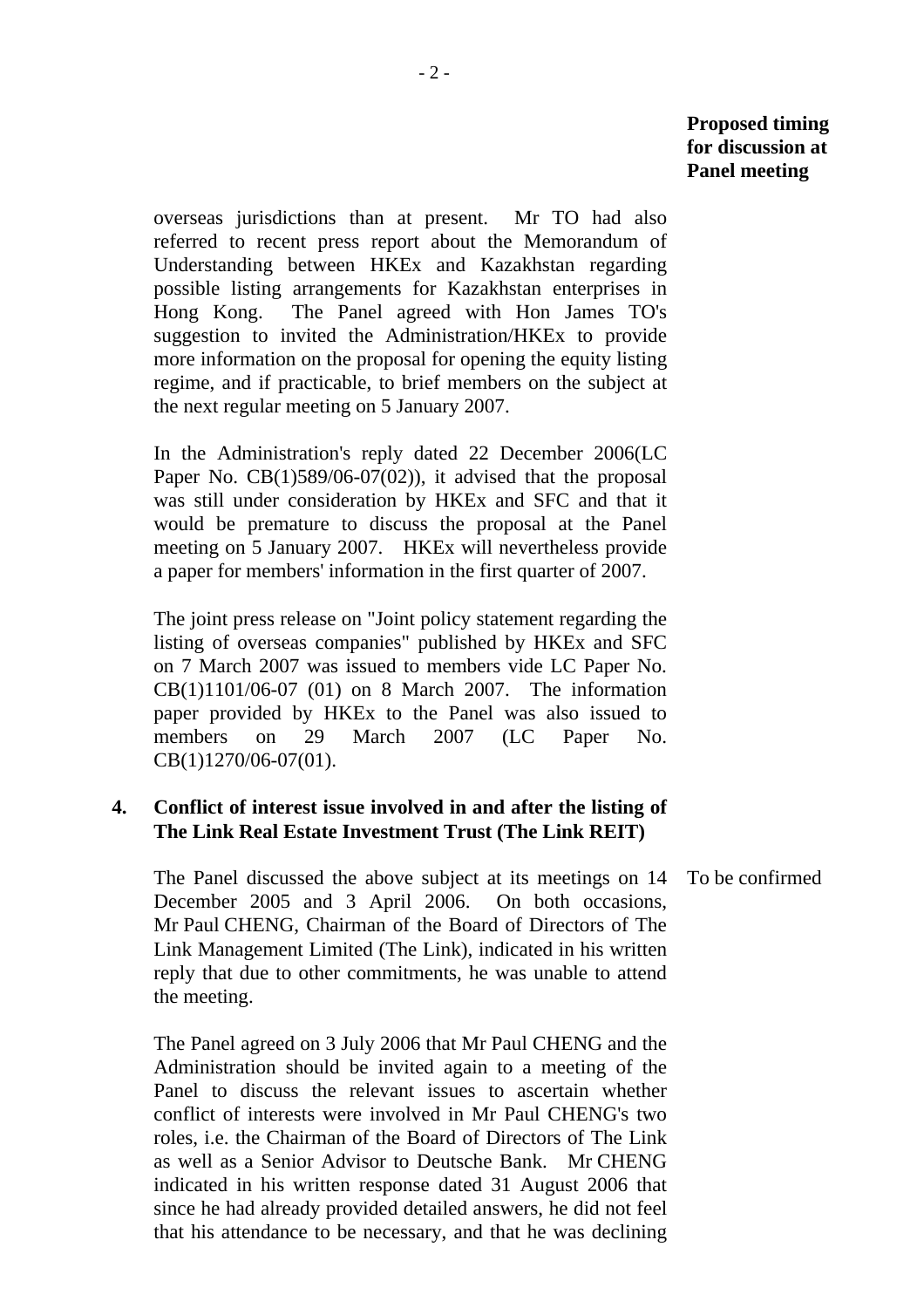the Panel's invitation as a matter of principle, and not out of being disrespectful.

 At the Panel meeting on 6 November 2006, the motion proposed by Hon James TO that Mr Paul CHENG be invited again to a meeting of the Panel was negatived. However, another motion proposed by Hon James TO that Mr LEUNG Chin-man, the former Permanent Secretary for Housing, Planning and Lands (Housing), be invited to a meeting of the Panel was passed. In this connection, Mr LEUNG and other representatives of the Administration have been invited to attend the Panel meeting scheduled for 5 January 2007 and to provide written information.

 The Administration advised in its reply dated 7 December 2006 (LC Paper No. CB(1)472/06-07(02)) that it does not propose to nominate any representative to attend the Panel meeting on 5 January 2007 since it has already provided detailed responses on the subject at previous Panel meetings. Mr LEUNG Chin-man advised in his reply on the same day (LC Paper No.  $CB(1)472/06-07(03)$ ) that he cannot attend the Panel meeting on 5 January as he will be out of Hong Kong on that day. Nevertheless, Mr LEUNG has provided at the Annex to his letter a written response to the list of questions on the subject.

 As agreed at the Panel meeting on 14 December 2006, the Panel would invite Mr LEUNG Chin-man to attend a meeting of the Panel on a date convenient to him. At the Panel meeting on 5 January 2007, members noted that Mr LEUNG had replied that he was currently not in Hong Kong and would only be able to indicate a suitable timing for meeting with the Panel after checking his commitments upon his return in early 2007.

 In his latest email reply to the Secretariat, Mr LEUNG has advised that he can only ascertain his availability when he will stay in Hong Kong for a relatively longer period of time in about three to four months. Mr LEUNG has expressed his apology and indicated that he has nothing to add to his letter dated 7 December 2006. Members have been advised of the latest position vide LC Paper No CB(1)1025/06-07 on 27 February 2007.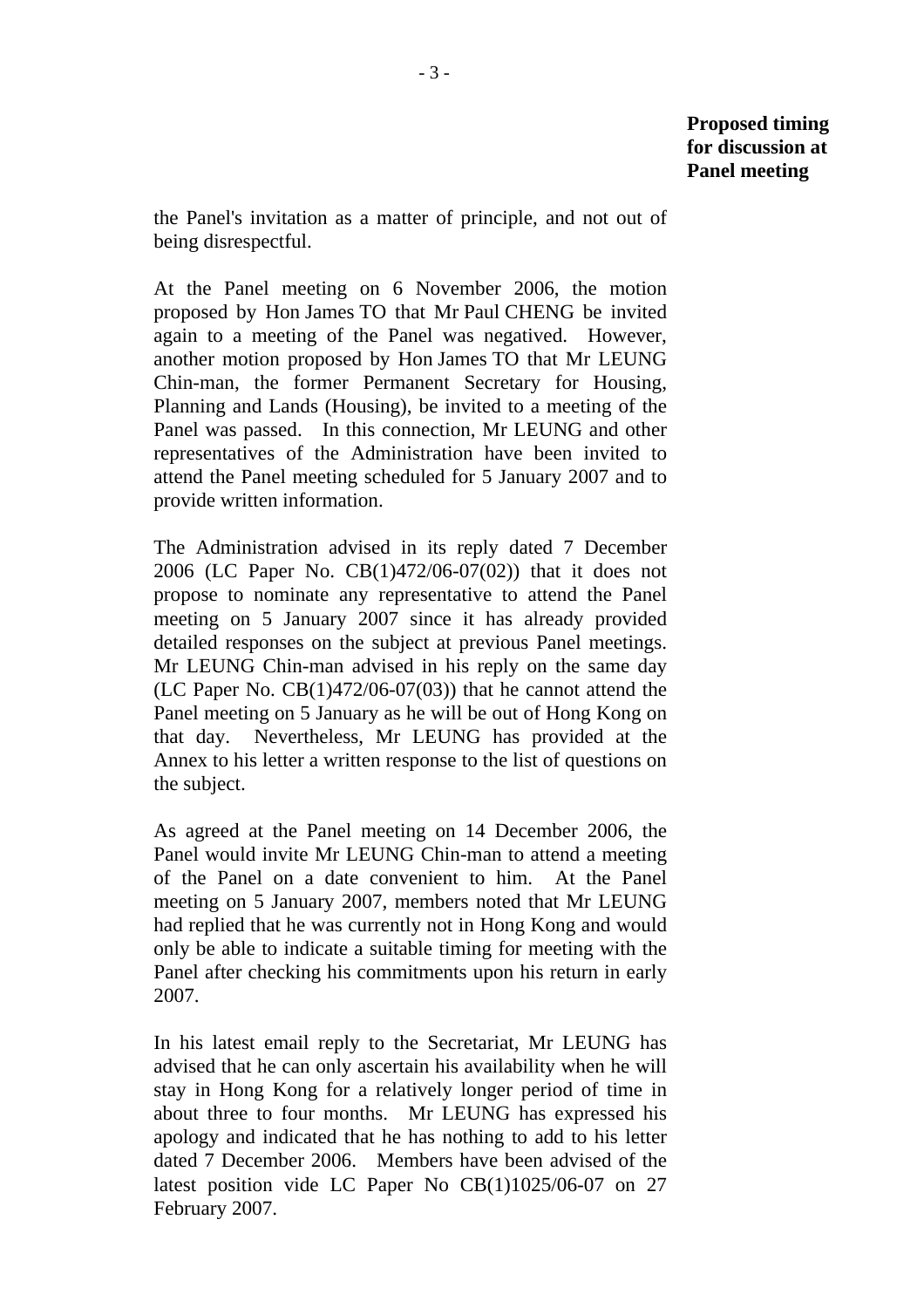#### **5. Consultation on reform to broaden the tax base**

 When the Panel was briefed on the "Consultation on reform to broaden the tax base" at its special meeting on 18 July 2006, Members noted that the Administration embarked on a nine-month public consultation on the proposal to broaden the tax base on the same day, including the proposed framework for introduction of a Goods and Services Tax (GST). The views and concerns expressed by Members at the special meeting were forwarded to the Administration for consideration and written response. The Administration's written response was issued to members vide LC Paper No. CB(1)2319/05-06(02) on 9 October 2006. Moreover, the list of further questions put forward by Hon SIN Chung-kai on 23 August 2006 and the Administration's written response were issued to members vide LC Paper Nos. CB(1)29/06-07(01) and (02) respectively on 11 October 2006.

 Given the complexity of the subject and the impact of GST on the public, some members suggested at the special meeting on 18 July 2006 that the subject be further discussed at meeting(s) of the Panel before the public consultation ended in March 2007.

 At the Panel meeting on 6 November 2006, FS advised that the an interim report on the public consultation would be released. The Chairman invited FS to report to the Panel on the outcome of the consultation in due course. The Administration provided a Legislative Council Brief on "Public Consultation on Tax Reform Interim Report" on 5 December 2006 (issued to members vide LC Paper No. CB(1)438/06-07). In the interim report, the Administration advised that having regard to views collected through the different channels, it is clear that the public is strongly against GST. The Administration considers that at this point in time there is insufficient public support nor are the conditions right for the introduction of GST. The Government will listen carefully and participate in public discussions, so that it can come up with a conclusion for the Government of the next term to consider when the consultation exercise ends in March 2007.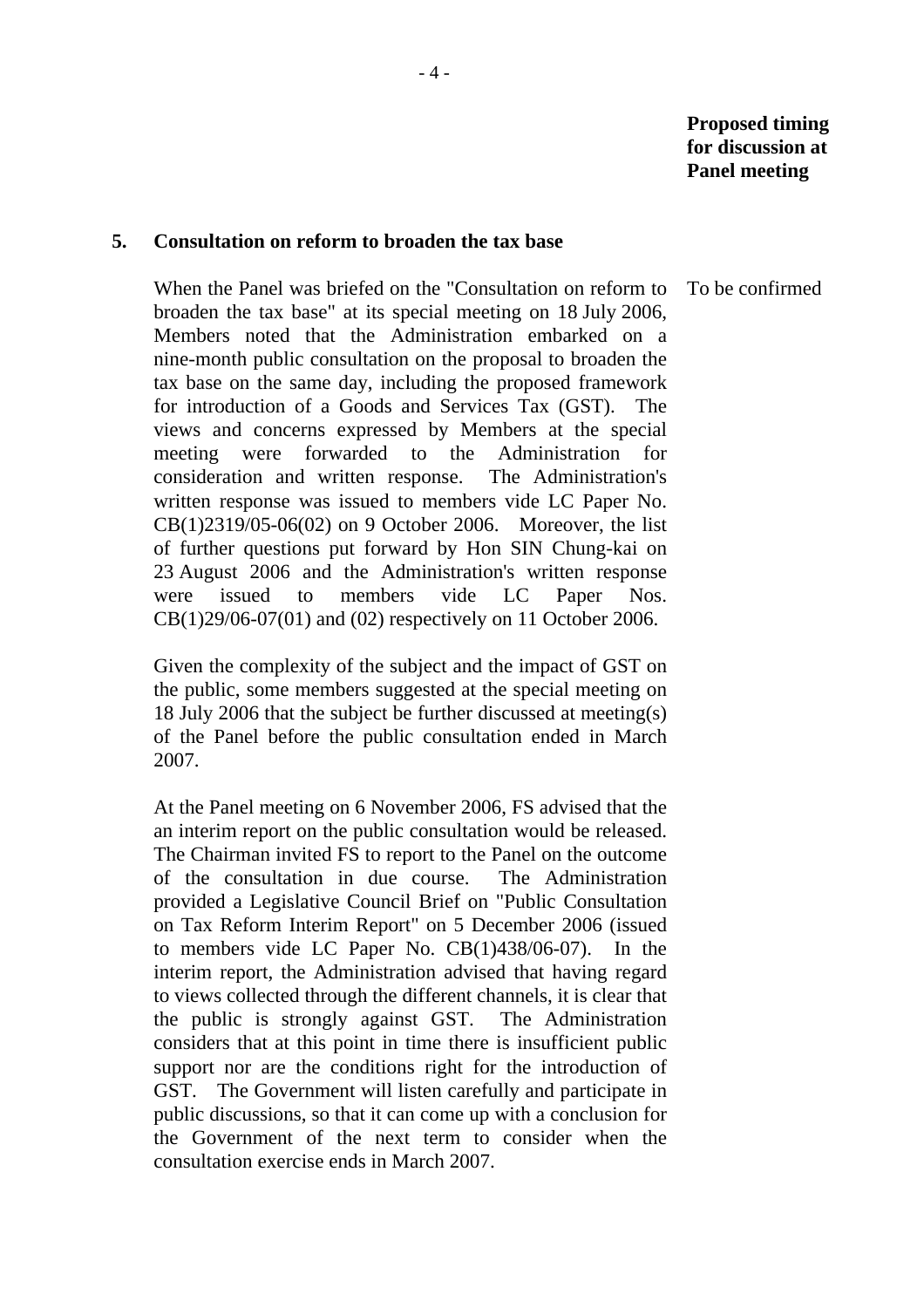## **6. Consultancy study on the feasibility of establishing insurance Policyholders' Protection Funds in Hong Kong**

 The Administration commissioned a consultancy study on the feasibility of establishing Policyholders' Protection Funds (PPFs) in Hong Kong in late 2002 and conducted a consultation exercise from December 2003 to March 2004 to invite public views on whether and how PPFs should be introduced in Hong Kong.

 At the Panel meeting on 1 March 2004, members were briefed on the findings of the consultancy study and proposed PPF options. The Administration undertook to consult the Panel on the way forward after the public consultation exercise.

 As advised by the Administration on 3 November 2006, the consultant has produced a draft final report containing an analysis of outcome derived from the public consultation exercise together with recommendations on the feasibility of introducing PPFs in Hong Kong. The Administration will map out a way forward taking into account latest international insurance regulatory developments and the growing popularity of investment-linked insurance products. The consultancy study is expected to complete in 2007-2008.

# **7. Consultancy study on the supervisory framework of the assets of long term insurers in Hong Kong**

 In October 2003, the Administration commissioned the consultancy study to examine the effectiveness of the current supervisory framework and to assess the need for further enhancement of the current framework for the protection of policyholders in Hong Kong.

 As advised by the Administration on 3 November 2006, the consultant has produced a series of reports covering areas such as study framework, review of the long term assets supervisory framework, preliminary options for establishing the long term assets valuation framework and safeguarding mechanism, public consultation strategy, etc. In view of an emerging international trend towards the adoption of risk based capital supervision, the Commissioner of Insurance is reviewing the need and timing for public consultation on this study. The

To be confirmed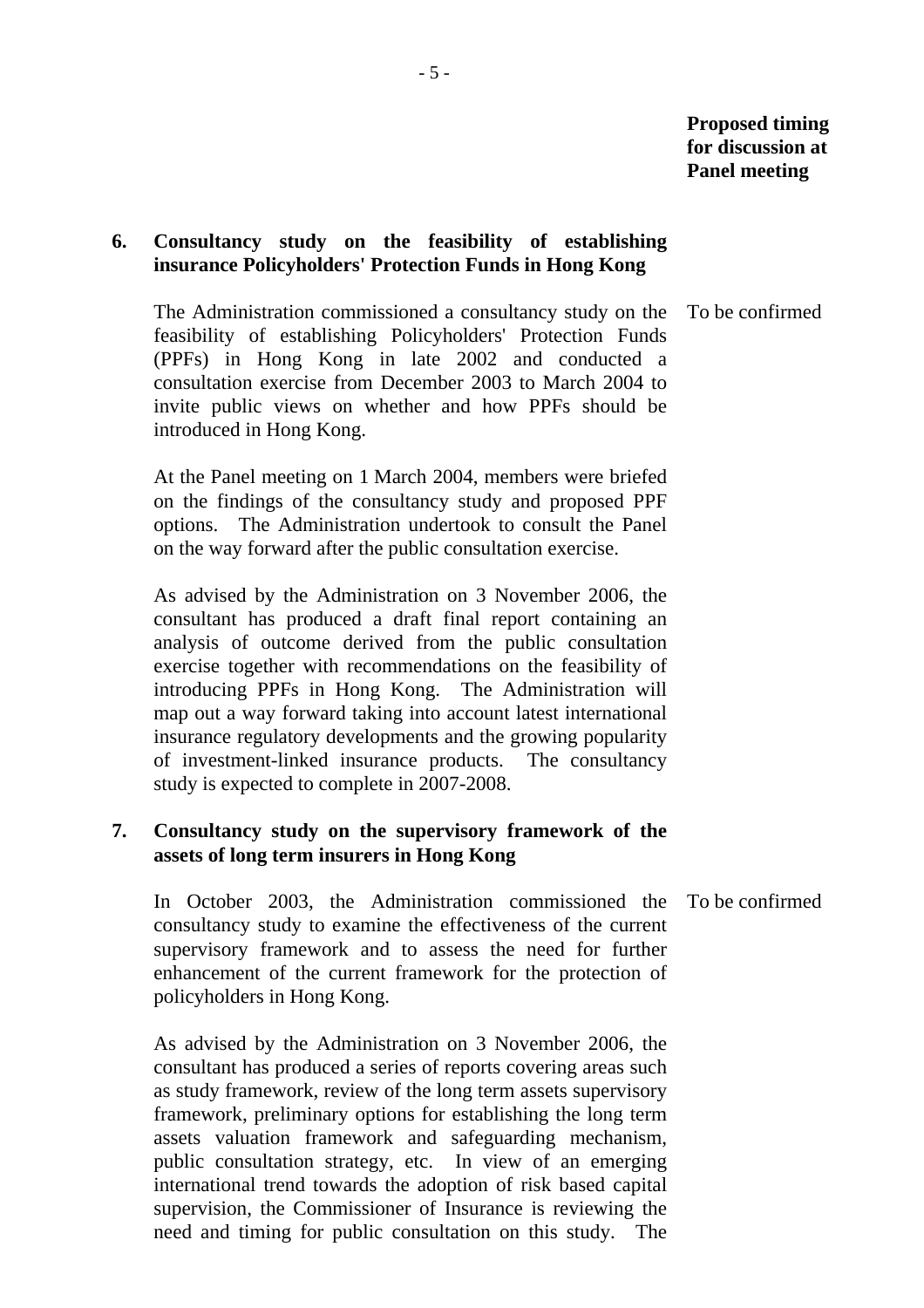consultancy study is expected to complete in 2007-2008. **8. Proposal to write off a judgement debt** 

 At the Panel meeting held on 6 June 2005, members were briefed on the Administration's proposal to write off a judgement debt which was considered irrecoverable. The debt was owed to the Government by an auctioneer hired by the former Government Supplies Department to conduct commercial disposal of unserviceable or obsolete government stores and confiscated goods. Members expressed concerns about actions taken by the Administration to recover the outstanding payments from the auctioneer and details of the Administration's internal investigation on the case including the disciplinary proceedings taken against the involving civil servants. It was agreed that the Panel would further discuss the proposal in due course after the Administration had provided the supplementary information requested by members.

 As advised by the Administration on 3 November 2006, it has referred the case to the Police for investigation into whether any criminal offence was involved with regard to the auctioneer. The Administration plans to further consult the Panel on the proposal to write off the judgement debt in due course when the results of the investigation concerned are available and then seek the approval of the Finance Committee on the proposal.

#### **9. Scheme for outsourcing summary bankruptcy cases**

 The purpose of the Bankruptcy (Amendment) Bill 2004 is to empower the Official Receiver to outsource debtor-petition summary bankruptcy cases to private-sector insolvency practitioners. The Bills Committee on Bankruptcy (Amendment) Bill 2004 requested the Administration to review the outsourcing scheme after implementation of the scheme. The Secretary for Financial Services and the Treasury undertook in his speech during the resumption of the Second Reading debate on the Bill at the Council meeting on 6 July 2005 that the Administration would review the outsourcing scheme 24 months after implementation of the scheme and report the outcome of the review to the LegCo.

The Administration was invited to report the outcome of the

To be confirmed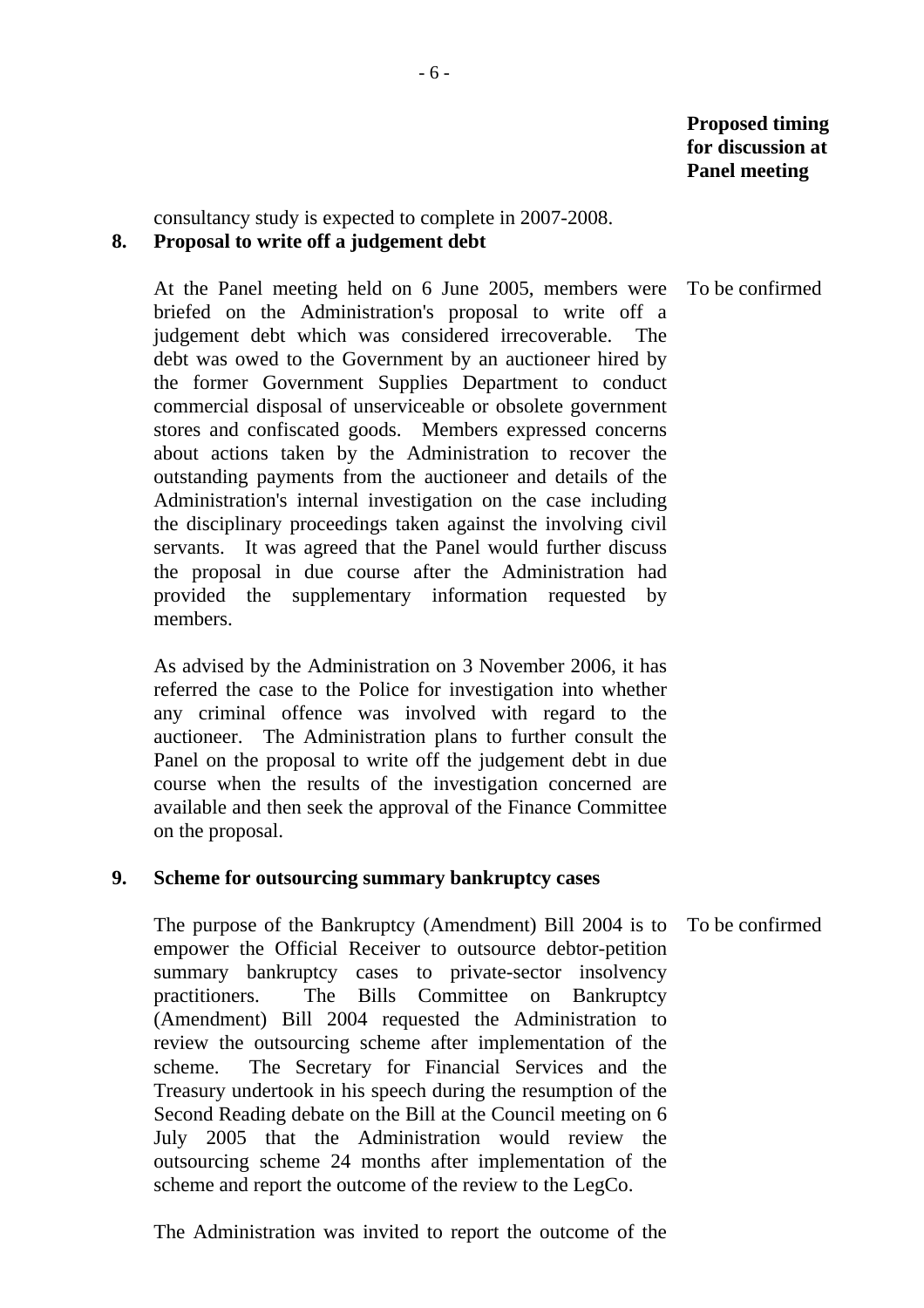review to the Panel in due course.

#### **10. Briefing on the draft Companies (Amendment) Bill 2006**

 The Companies (Amendment) Bill 2006 aims to enable the introduction of a scripless securities market allowing securities to be issued and transferred electronically. To be confirmed

 As advised by the Administration on 3 November 2006, it will brief the Panel on the way forward in due course.

## **11. Introduction of a new category of "travel insurance agents"**

 At the Panel meeting held on 4 July 2005, members were briefed on the Administration's proposal to introduce a new category of "travel insurance agents" to facilitate travel agents to be registered as insurance agents for the sale of travel insurance. The Administration was requested to give further thought to the proposal and consider how the grave concern expressed by the insurance intermediaries could be addressed. To be confirmed

 At the Panel meeting held on 5 December 2005, members were briefed on the progress of the proposal. Members noted that the insurance industry had accepted the proposal after further discussion with the Administration. The Administration was requested to report to the Panel on the implementation of the "travel insurance agents" registration system about one year after the implementation of the system, including information on the number and percentage of travel agents who have passed the "Travel Insurance Agents Examination" and registered under the system, and the Administration's assessment of the effectiveness of the registration system and the impact of the system on the professional standards of insurance intermediaries.

As advised by the Administration on 3 November 2006, the new category of "travel insurance agents" was successfully introduced in the summer of 2006 and over 1400 travel agents have passed the requisite qualifying examination up to mid-October 2006. The Administration will provide a progress report to the Panel in the 2007-2008 session.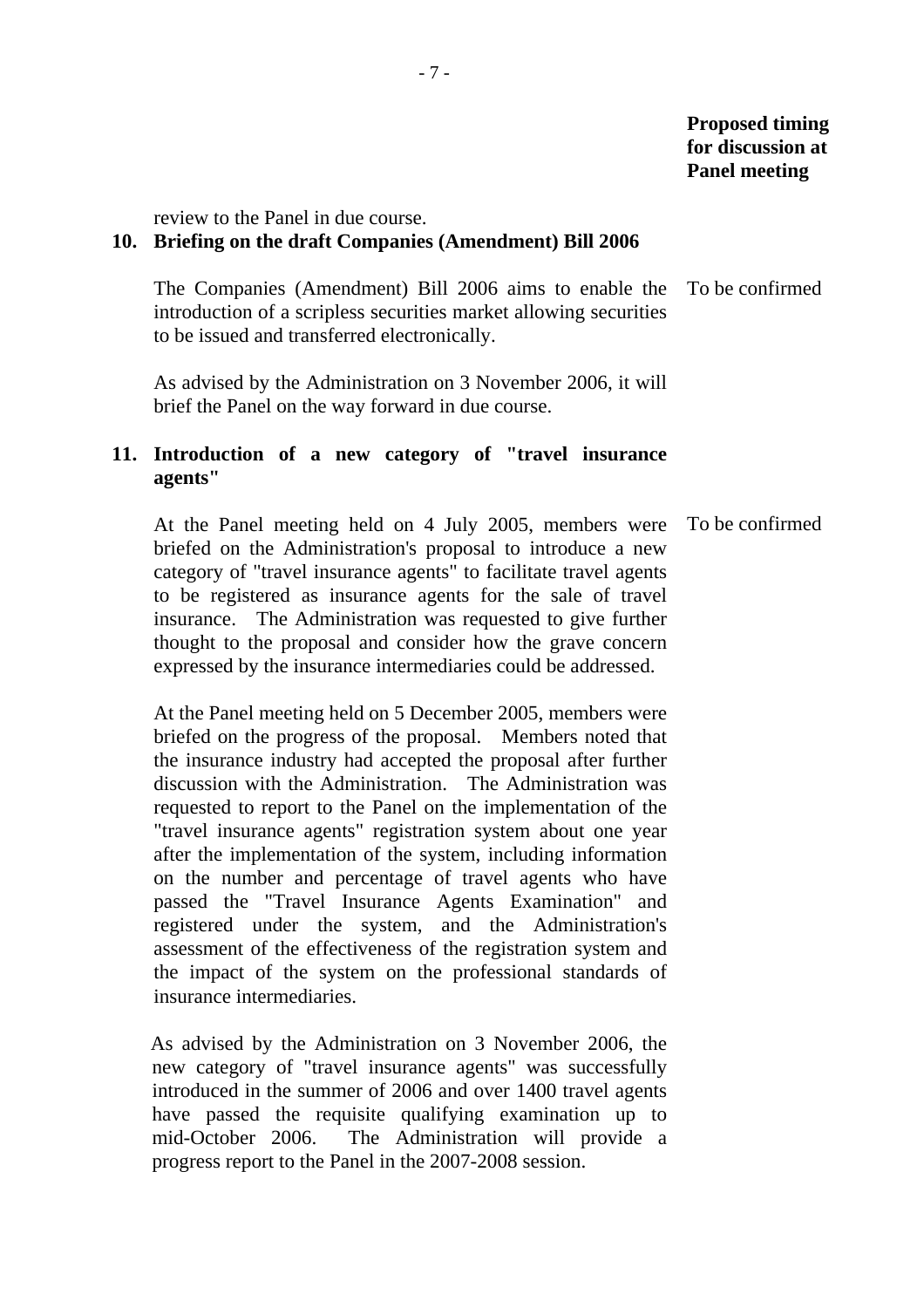#### **12. Proposal on sale and outsourcing of the funding and administration of loans made to students**

 At the Panel meeting held on 5 January 2006, the Administration briefed Members on its plan to sell off the portfolio and outsource the funding and administration of non means-tested student loans to the private sector. Given the possible impact of the proposal on the students having loans under the two non-means tested loan schemes concerned, Members urged the Administration to consult the Panel on Education (Education Panel) and relevant student bodies on the proposal before reverting to the Panel.

 When the subject was discussed at the special meeting of the Education Panel held on 26 January 2006, the following motion was passed:

"本委員會反對政府將免入息審查學生貸款出 售和外判予私營機構,並要求政府盡快完成檢 討整個學生貸款計劃,以達至協助有需要之學 生完成學業,而不至於畢業後長期負債。"

#### (English translation)

"That this Panel opposes the sale of the Government's non-means-tested student loan portfolio and the outsourcing of the funding and administration of these loan schemes to the private sector, and requests that the overall review of all student loan schemes be completed expeditiously for the purpose of providing assistance to the needy students to enable them to finish their studies without having to repay debts over a prolonged period of time after graduation."

#### **13. Review of the Personalized Vehicle Registration Marks Scheme**

 At the request of the Bills Committee on Revenue (Personalized Vehicle Registration Marks) Bill 2005, the Administration undertook to conduct an overall review of the captioned Scheme one year after its implementation and report the outcome of the review to the relevant Panel. The Bills Committee has referred the issue to the Panel for follow-up action. To be confirmed